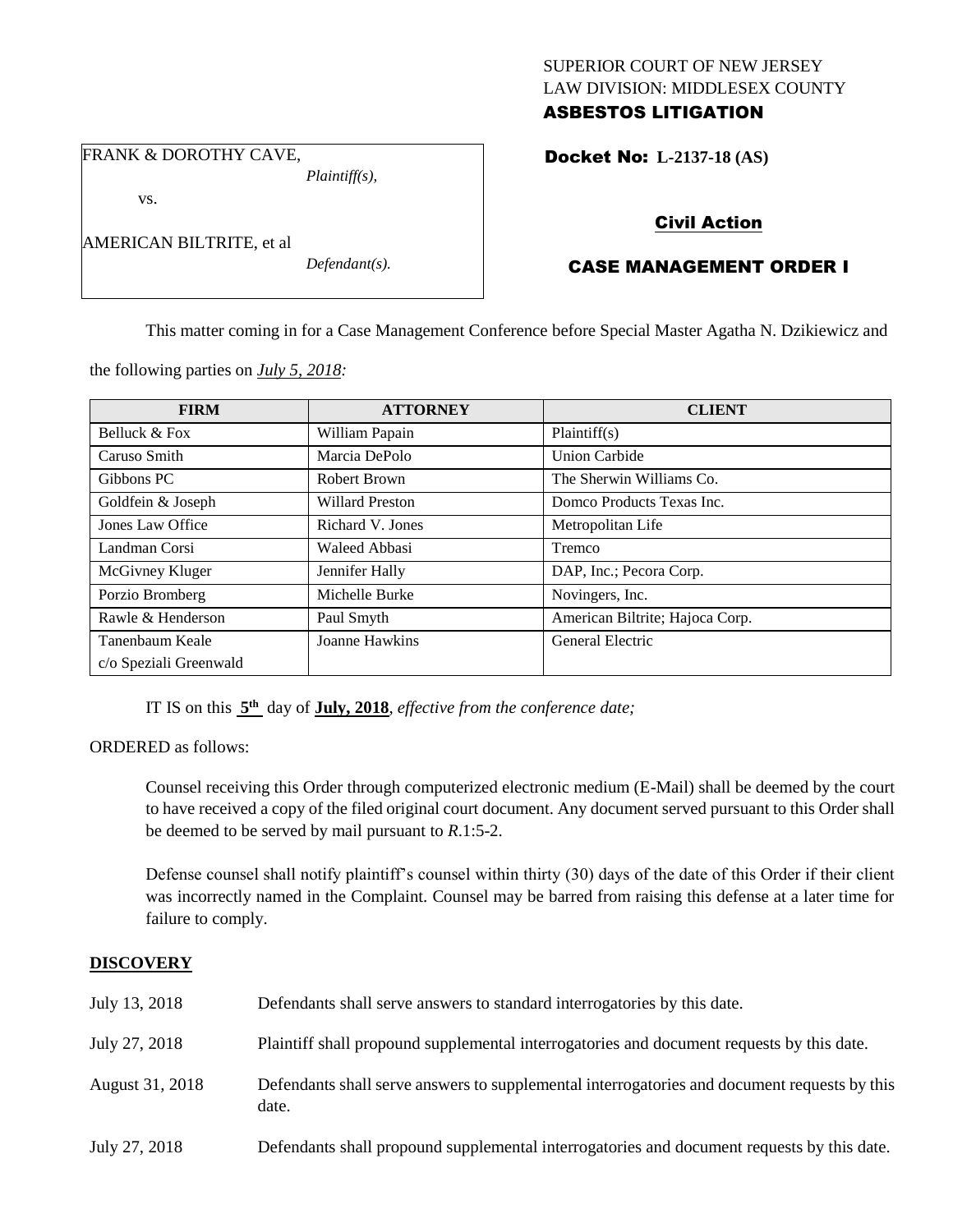| August 31, 2018 | Plaintiff shall serve answers to supplemental interrogatories and document requests by this<br>date.                                                                                                        |
|-----------------|-------------------------------------------------------------------------------------------------------------------------------------------------------------------------------------------------------------|
| October 1, 2018 | Fact discovery, including depositions, shall be completed by this date. Plaintiff's counsel shall<br>contact the Special Master within one week of this deadline if all fact discovery is not<br>completed. |
| October 1, 2018 | Depositions of corporate representatives shall be completed by this date.                                                                                                                                   |

## **EARLY SETTLEMENT**

October 19, 2018 Settlement demands shall be served on all counsel and the Special Master by this date.

## **SUMMARY JUDGMENT MOTION PRACTICE**

- October 19, 2018 Plaintiff's counsel shall advise, in writing, of intent not to oppose motions by this date.
- November 2, 2018 Summary judgment motions shall be filed no later than this date.
- November 30, 2018 Last return date for summary judgment motions.

## **MEDICAL DEFENSE**

- October 19, 2018 Plaint if shall serve medical expert reports by this date.
- October 19, 2018 Upon request by defense counsel, plaintiff is to arrange for the transfer of pathology specimens and x-rays, if any, by this date.
- December 31, 2018 Defendants shall identify its medical experts and serve medical reports, if any, by this date. In addition, defendants shall notify plaintiff's counsel (as well as all counsel of record) of a joinder in an expert medical defense by this date.

### **LIABILITY EXPERT REPORTS**

- October 19, 2018 Plaintiff shall identify its liability experts and serve liability expert reports or a certified expert statement by this date or waive any opportunity to rely on liability expert testimony.
- December 31, 2018 Defendants shall identify its liability experts and serve liability expert reports, if any, by this date or waive any opportunity to rely on liability expert testimony.

### **EXPERT DEPOSITIONS**

January 25, 2019 Expert depositions shall be completed by this date. To the extent that plaintiff and defendant generic experts have been deposed before, the parties seeking that deposition in this case must file an application before the Special Master and demonstrate the necessity for that deposition. To the extent possible, documents requested in a deposition notice directed to an expert shall be produced three days in advance of the expert deposition. The expert shall not be required to produce documents that are readily accessible in the public domain.

 $\_$  ,  $\_$  ,  $\_$  ,  $\_$  ,  $\_$  ,  $\_$  ,  $\_$  ,  $\_$  ,  $\_$  ,  $\_$  ,  $\_$  ,  $\_$  ,  $\_$  ,  $\_$  ,  $\_$  ,  $\_$  ,  $\_$  ,  $\_$  ,  $\_$  ,  $\_$  ,  $\_$  ,  $\_$  ,  $\_$  ,  $\_$  ,  $\_$  ,  $\_$  ,  $\_$  ,  $\_$  ,  $\_$  ,  $\_$  ,  $\_$  ,  $\_$  ,  $\_$  ,  $\_$  ,  $\_$  ,  $\_$  ,  $\_$  ,